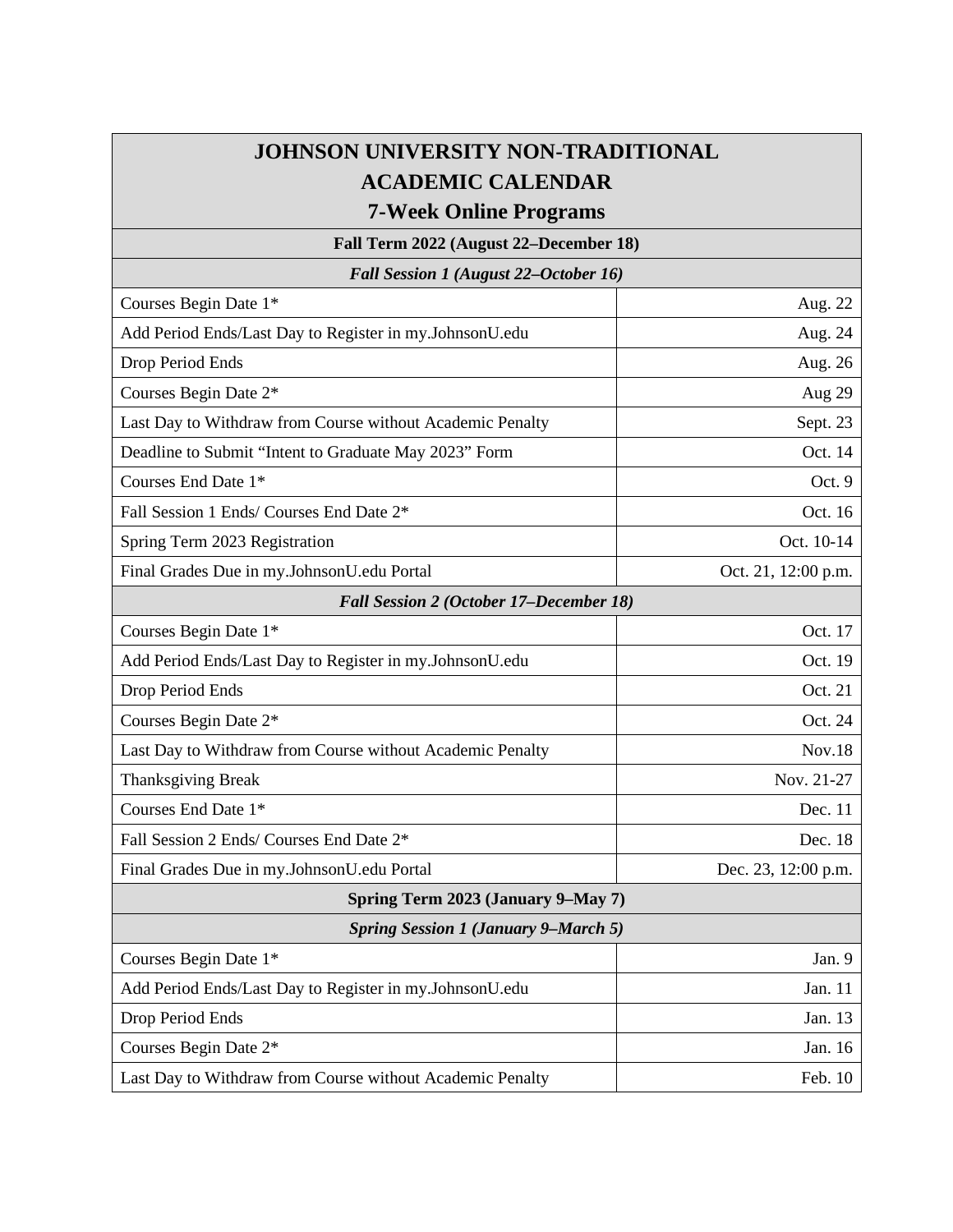| Courses End Date 1*                                       | Feb. 26             |
|-----------------------------------------------------------|---------------------|
| Summer Term 2023 Registration                             | Feb. 27-Mar. 3      |
| Spring Session 1 Ends/ Courses End Date 2*                | Mar. 5              |
| Final Grades Due in my.JohnsonU.edu Portal                | Mar. 10, 12:00 p.m. |
| <b>Spring Session 2 (March 6-May 7)</b>                   |                     |
| Courses Begin Date 1*                                     | Mar. 6              |
| Add Period Ends/Last Day to Register in my.JohnsonU.edu   | Mar. 8              |
| Drop Period Ends                                          | Mar. 10             |
| Courses Begin Date 2*                                     | Mar. 13             |
| <b>Spring Break</b>                                       | March 20-26         |
| Fall Term 2023 Registration                               | Mar. 27-31          |
| Last Day to Withdraw from Course without Academic Penalty | Apr. 14             |
| Courses End Date 1*                                       | Apr. 30             |
| Spring Session 2 Ends/ Courses End Date 2*                | May 7               |
| Final Grades Due in my.JohnsonU.edu Portal                | May 15, 12:00 p.m.  |
| Summer Term 2023 (May 8-August 20)                        |                     |
| <b>Summer Session 1 (May 8-June 25)</b>                   |                     |
| Courses Begin*                                            | May 8               |
| Add Period Ends/Last Day to Register in my.JohnsonU.edu   | May 10              |
| Drop Period Ends                                          | May 12              |
| Last Day to Withdraw from Course without Academic Penalty | June 9              |
| <b>Summer Session 1 Ends</b>                              | June 25             |
| Final Grades Due in my.JohnsonU.edu Portal                | June 30, 12:00 p.m. |
| <b>Summer Session 2 (June 26–August 20)</b>               |                     |
| Courses Begin Date 1*                                     | June 26             |
| Add Period Ends /Last Day to Register in my.JohnsonU.edu  | June 28             |
| Drop Period Ends                                          | June 30             |
| Courses Begin Date 2*                                     | July 3              |
|                                                           |                     |
| Last Day to Withdraw from Course without Academic Penalty | July 28             |
| Courses End Date 1*                                       | Aug 13              |
| Summer Session 2 Ends/ Courses End Date 2*                | Aug. 20             |

\*The official start and end dates of these courses are 7-weeks in length: courses begin date 1 or 2 and courses end date 1 or 2 respectively. Online session courses run for 7 weeks. Some 7-week courses run weeks 1